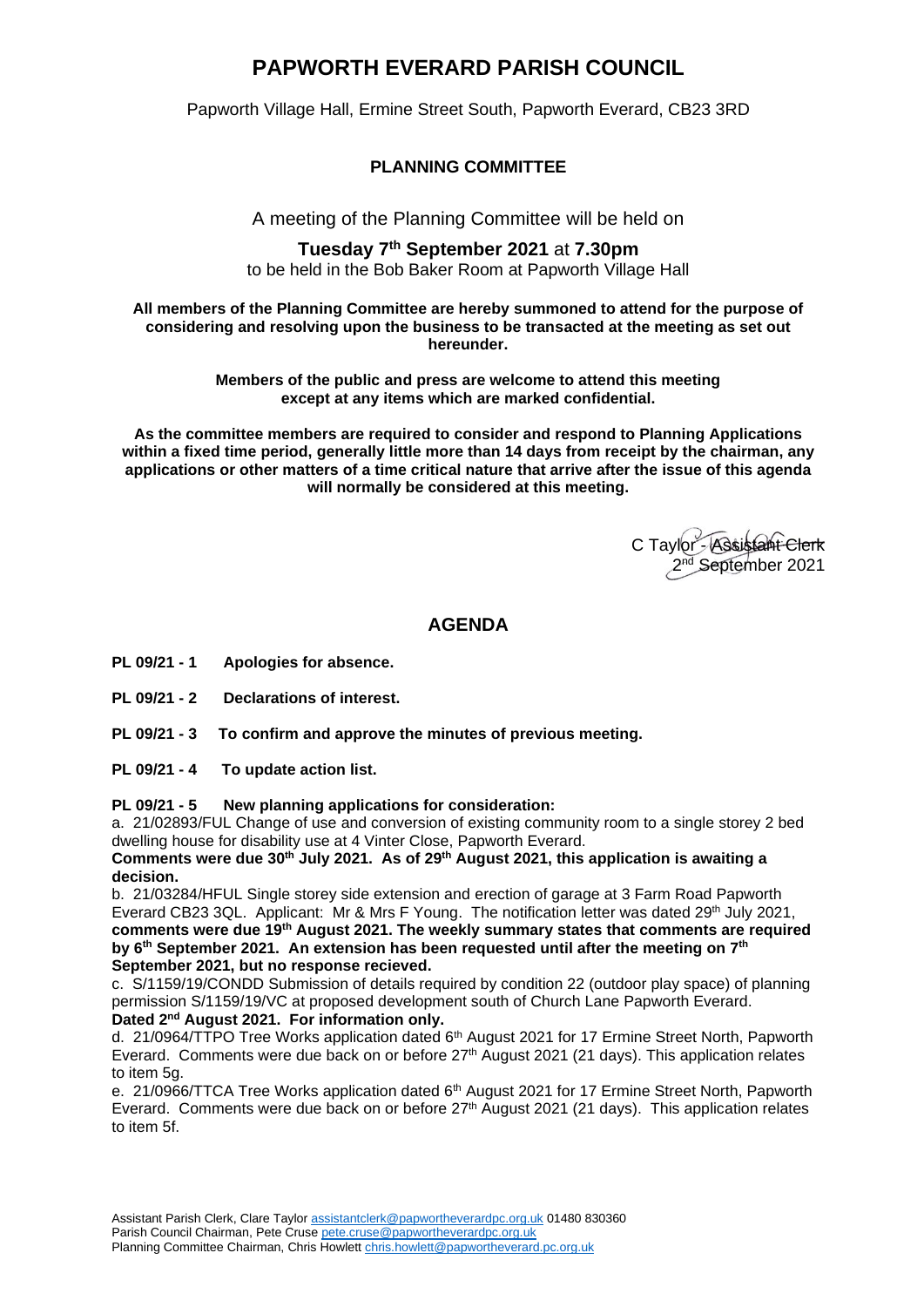f. 21/03709/FUL Demolition of existing dwelling and the erection of 1 No. replacement dwelling at 24 Ridgeway, Papworth Everard, by QED Homes.

#### Dated 19th August 2021, **response due by 10th September 2021.**

g. S/1159/19/CONDE Submission of details required by condition 33 (Pink Land External Materials) of planning permission S/1159/19/VC at Proposed Development South of Church Lane, Papworth Everard. **For Information Only.**

h. 21/1100/TTCA – S211 tree works notice. **Comments by 23 September 2021.**

## **PL 09/21 – 6 Report of records of actions taken re recent planning applications:**

**PL 09/21 – 7 Planning permissions approved by South Cambridgeshire District Council:** 

a. 21/02890/PRIO1A Single storey rear extension at 58 Cheere Way, Papworth Everard.

**PL 09/21 – 8 Planning permission refused, withdrawn, decision deferred or other notification:** a. 21/02493/PRI16A Installation of a 18.0m Phase 8 Monopole C/W wrapround Cabinet at base and associated ancillary works.

#### **PL 09/21 – 9 Trees**

a. To consider the proposal to appoint David Potter, a Parishioner, as Parish Council Tree Warden, following the resignation of the previous warden.

#### **PL 09/21 – 10 Consultation on Development Documents**:

a. Email dated 2<sup>nd</sup> August 2021 about Cambridge and Peterborough Minerals and Waste Local Plan – Adoption Notice July 2021.

## **PL 09/21 – 11 Reports of meetings.**

None.

#### **PL 09/21 – 12 Correspondence:**

a. Email dated 9<sup>th</sup> July 2021: Application by Highways England for an Order granting consent for the A428 Black Cat to Caxton Gibbet Improvement scheme – The infrastructure Planning Rules 2010 – rule 4, rule 6, rule 9, rule 10 and rule 13. Appointment of the Examining Authority, invitation to the Preliminary Meeting and Notification of Hearings.

b. Email dated 20<sup>th</sup> July 2021: Application by Highways England for an Order granting consent for the A428 Black Cat to Caxton Gibbet Improvement scheme – The infrastructure Planning Rules 2010 – rule 8, rule 9, rule 10, rule 13 and rule 16. Examination timetable, procedural decisions, notification of hearings and accompanied site inspection and formal issue of the examining authority's first written questions. **For Information only.**

c. Email from Cllr Dr Tumi Hawkins, SCDC dated 28<sup>th</sup> July 2021 – Planning Performance Reporting. d. Email from Stephen Kelly, SCDC dated 5th August 2021 – Making (adoption) of the Foxton Neighbourhood Plan.

e. Email dated 11<sup>th</sup> August 2021 – A428 examination commencing Wednesday 18<sup>th</sup> August 2021 for 6 months.

f. Email dated 18<sup>th</sup> August 2021 – A428 Black Cat to Caxton Gibbet improvements – notice request.

g. Email dated 23rd August 2021 from Tony Collins, Greater Cambridge Planning – Papworth Everard conservation area appraisal.

Mr Collins has proposed a meeting with one or both of the District Councillors and the Chair of the Papworth Everard Planning Committee. He will be seeking views on the former Papworth Hospital site. (If a District Councillor is present at the committee meeting, this item may be dealt with earlier in the agenda for their convenience.)

h. Email dated 23<sup>rd</sup> August 2021 - A428 Black Cat to Caxton Gibbet improvements – final Central and Eastern Area community forum minutes from 5<sup>th</sup> August 2021.

i. Email dated  $24$ <sup>th</sup> August 2021 – Greater Cambridge Local Plan – publication of preferred options. j. Emails dated  $31<sup>st</sup>$  August 2021 – Greater Cambridge Local Plan – first proposals published online.

(Amendment also sent.)

k. Email dated 3<sup>rd</sup> September 2021 – 3<sup>rd</sup> Quarterly meeting with Parishes and Area Team 3: Tuesday 5/10/2021.